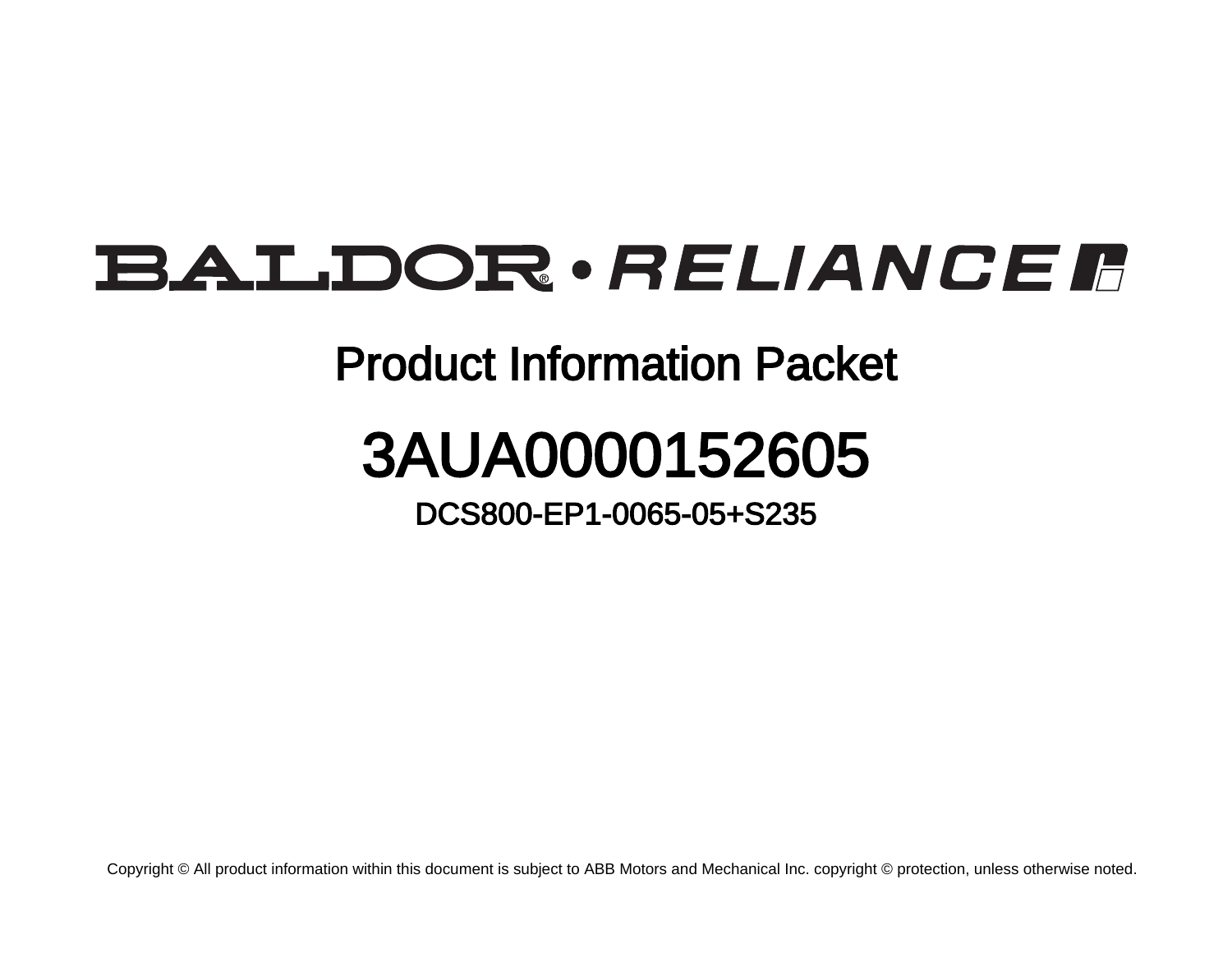## BALDOR · RELIANCE F Product Information Packet: 3AUA0000152605 - DCS800-EP1-0065-05+S235

| Nameplate             |                               |                 |                |
|-----------------------|-------------------------------|-----------------|----------------|
| <b>Type Code:</b>     | 3AUA0000152605                | Output:         | Not Applicable |
| Enclosure:            | NEMA Open                     | Voltage (U2):   | 0U1 Vac        |
|                       |                               | Current (I2n):  | 54 A           |
| Input:                | 3PH 5060 Hz                   | Current (I2hd): | <b>NA</b>      |
| Voltage (U1):         | Wired for 240V                |                 |                |
| Current (I1n):        | 44 A                          | Power (Pn):     | 15 HP          |
| <b>Short Circuit:</b> | 65Ka RMS Symetrical, 500V max |                 |                |